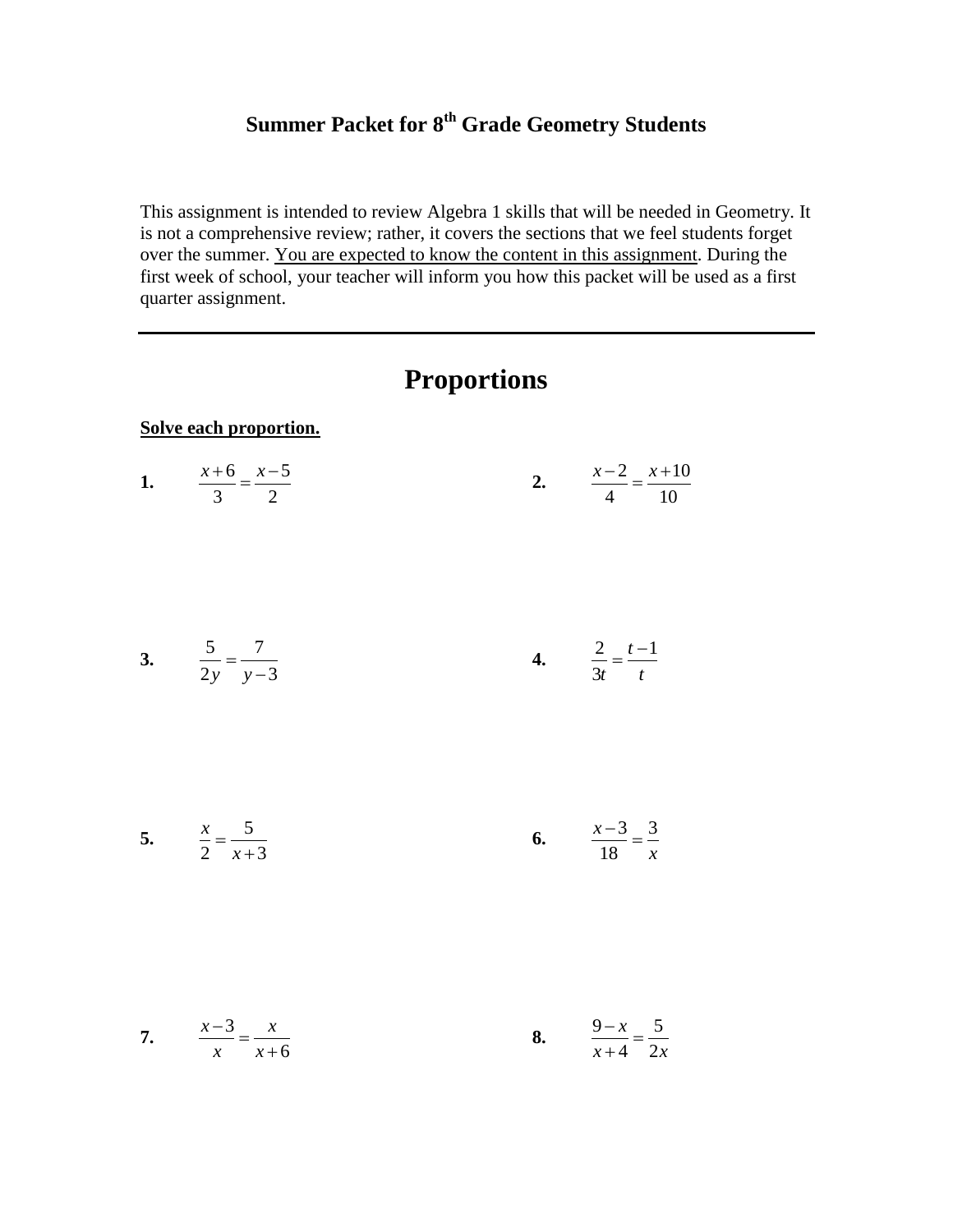### **Distance Formula**

#### **Find the distance between the two points. Keep your answers in simplified radical form.**

|    | 1. $(2, 0), (8, -3)$ |    | 2. $(5, 8), (-2, 3)$ |
|----|----------------------|----|----------------------|
|    |                      |    |                      |
|    |                      |    |                      |
|    |                      |    |                      |
|    |                      |    |                      |
|    |                      |    |                      |
| 3. | $(4, 5), (-1, 3)$    | 4. | $(7, 12), (-7, -4)$  |
|    |                      |    |                      |

- **5.** You are planning a family vacation. A map of a city is superimposed on a coordinate plane and each attraction is located at the following coordinates: Amusement Park (100, 250), Beach (450, 450), Campground (350, 200), Zoo  $(450, 50)$ . Your home is located at  $(0, 0)$ . Each unit of measure is 1 mile. Round answers to the nearest hundredth.
	- **a.** How far is it from your home to the amusement park?

**b.** You leave your home and go to the amusement park. After visiting the amusement park, you go to the beach. You return home. How far did you travel?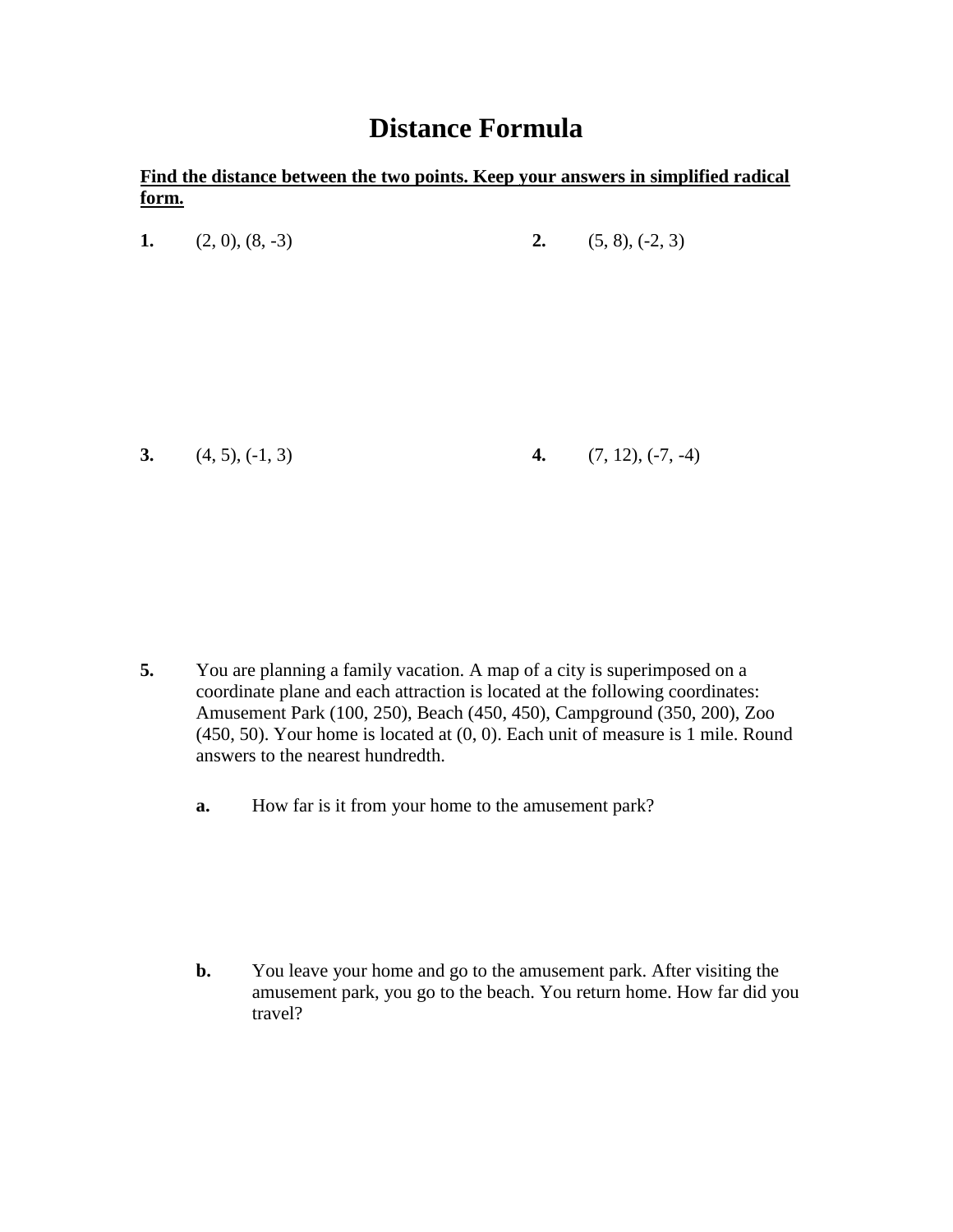## **Slope Intercept Form**

### **Use the slope and the y-intercept to graph the equation.**







#### **3.**  $-4x = 8$



**4.**  $2x = 6 - 3y$ 

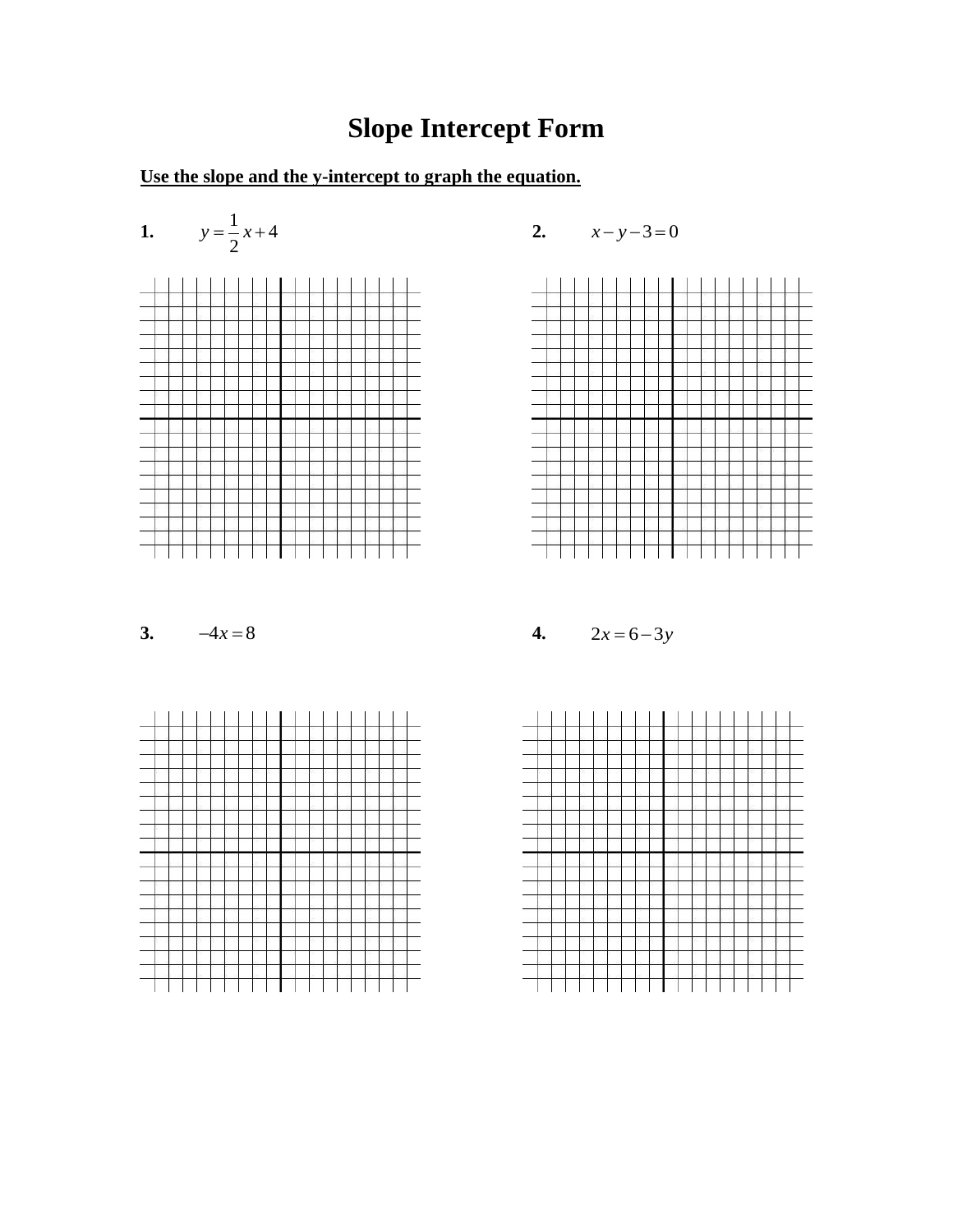5. Graph the equation  $x = -2$ . Explain why the graph has no slope and no y-intercept.



**6.** Graph the equation  $y = 3$ . Find the slope of the graph. Name three different ordered pairs that are solutions of the graph.

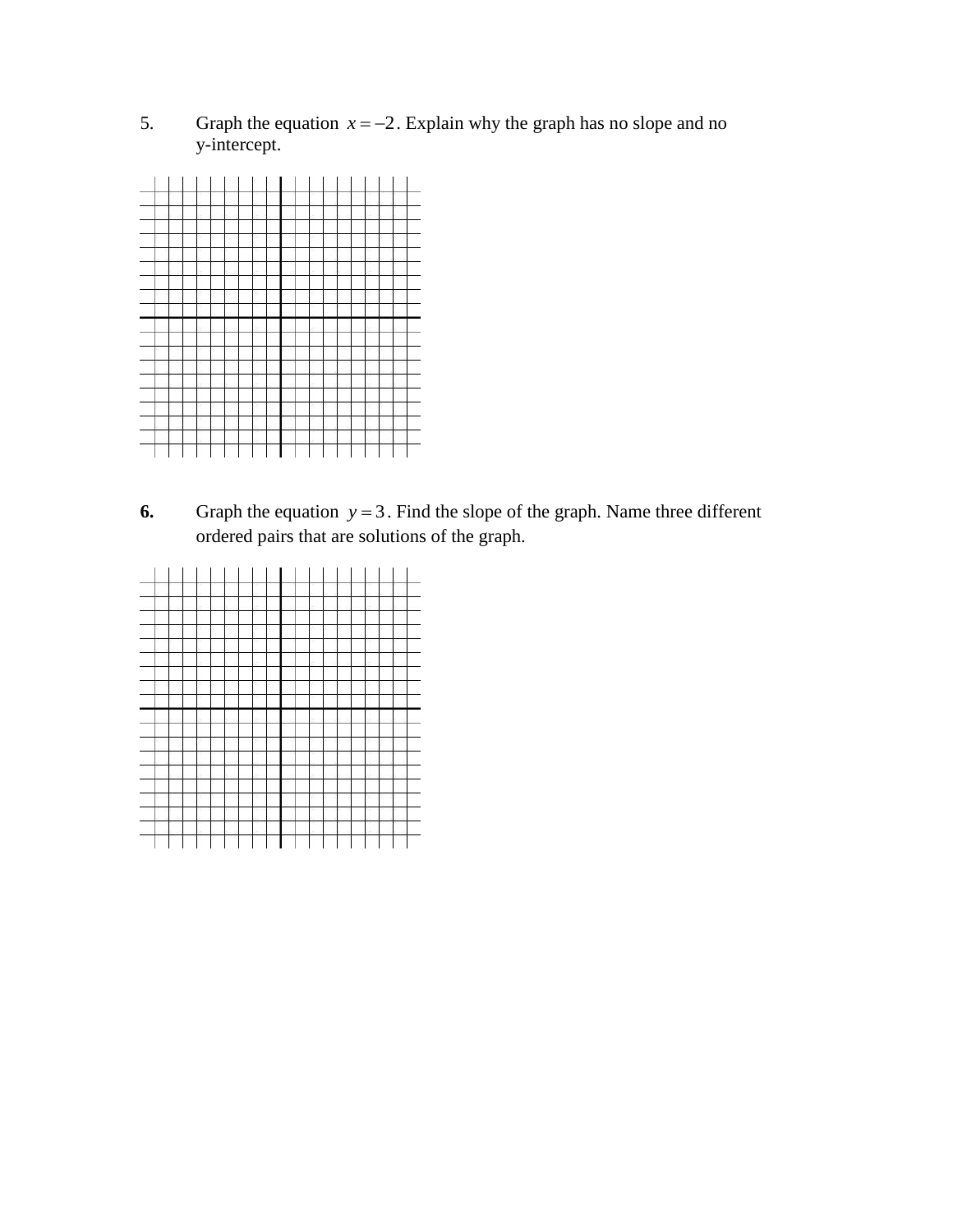### **Writing Linear Equations**

**Write an equation in slope-intercept form of the line that passes through the given point and has the given slope.**

| 1. $(0,-4)$ , $m=1$ | 2. $(1,-5)$ , $m=2$ |
|---------------------|---------------------|
|---------------------|---------------------|

3. 
$$
(-9,7), m = -1
$$
 4.  $(3,-11), m = 0$ 

**Write an equation in slope-intercept form of the line that passes through the given points. Leave your answers in simplified, fraction form. Do not have decimals in your answers.** 

**5.**  $(1,3)$ ,  $(7,4)$ **6.**  $(4,2), (7,-4)$ 

**7.**  $(1.4, 2.7), (3.9, 1.1)$ **8.** (58,20), (80,108)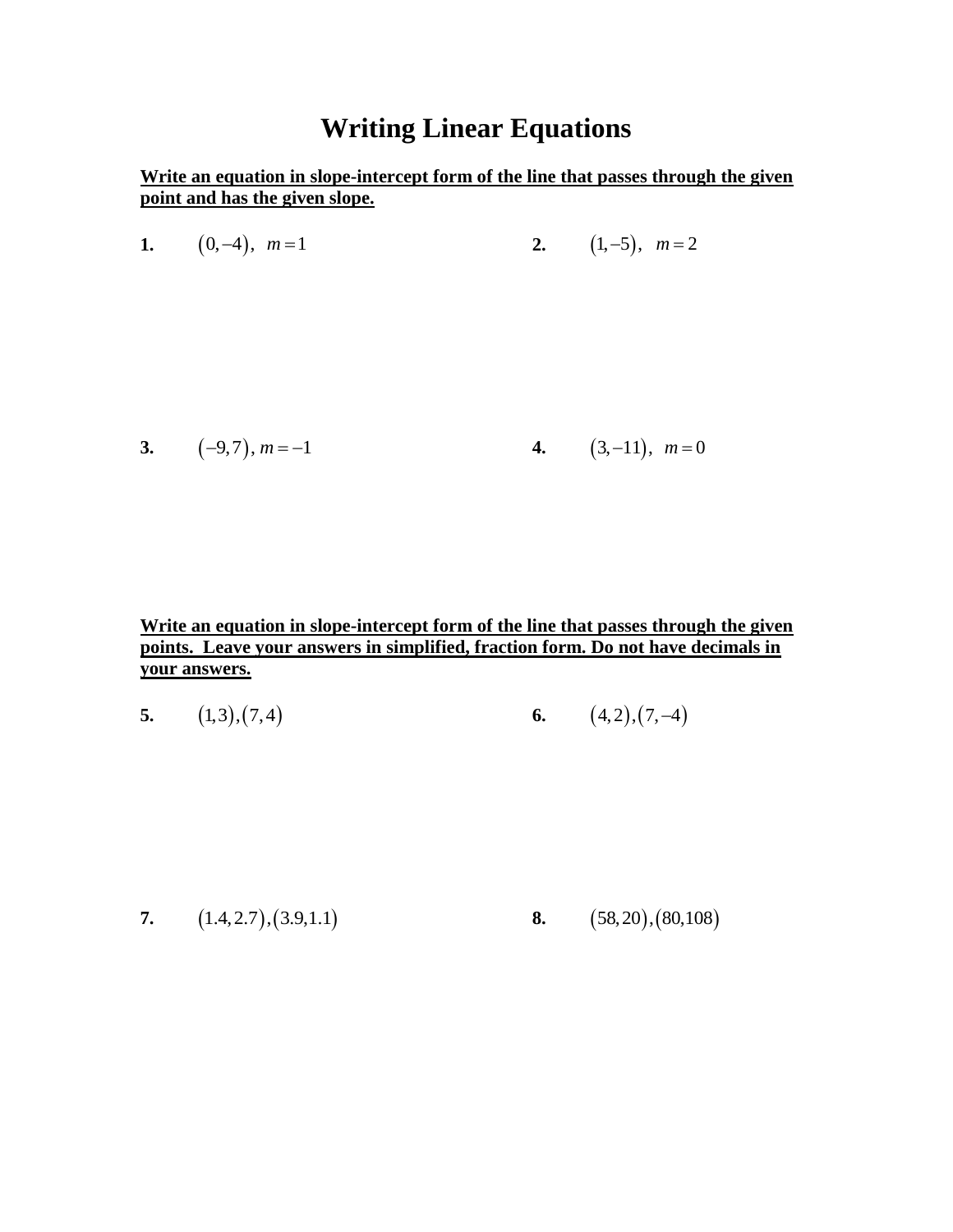## **Solving Systems of Equations**

#### **Use substitution to solve the systems of linear equations. Leave your answers in simplified, fraction form. Do not have decimals in your answers.**

| 1. | $2x-3y = -16$<br>$y = 5x + 1$ | 2. | $x + y = 8$<br>$2x+5y=3$ |
|----|-------------------------------|----|--------------------------|
|    |                               |    |                          |
|    |                               |    |                          |
| 3. | $9x+4y=3$                     | 4. | $x - 0.5y = 6$           |
|    | $x+8y=6$                      |    | $0.5x+0.2y=8$            |

#### **Use linear combinations (also known as elimination) to solve the system of linear equations.**

|    | $4x-5y=18$  | $5x+9y = -6$ |
|----|-------------|--------------|
| J, | $3x+10y=-3$ | $2x-6y=6$    |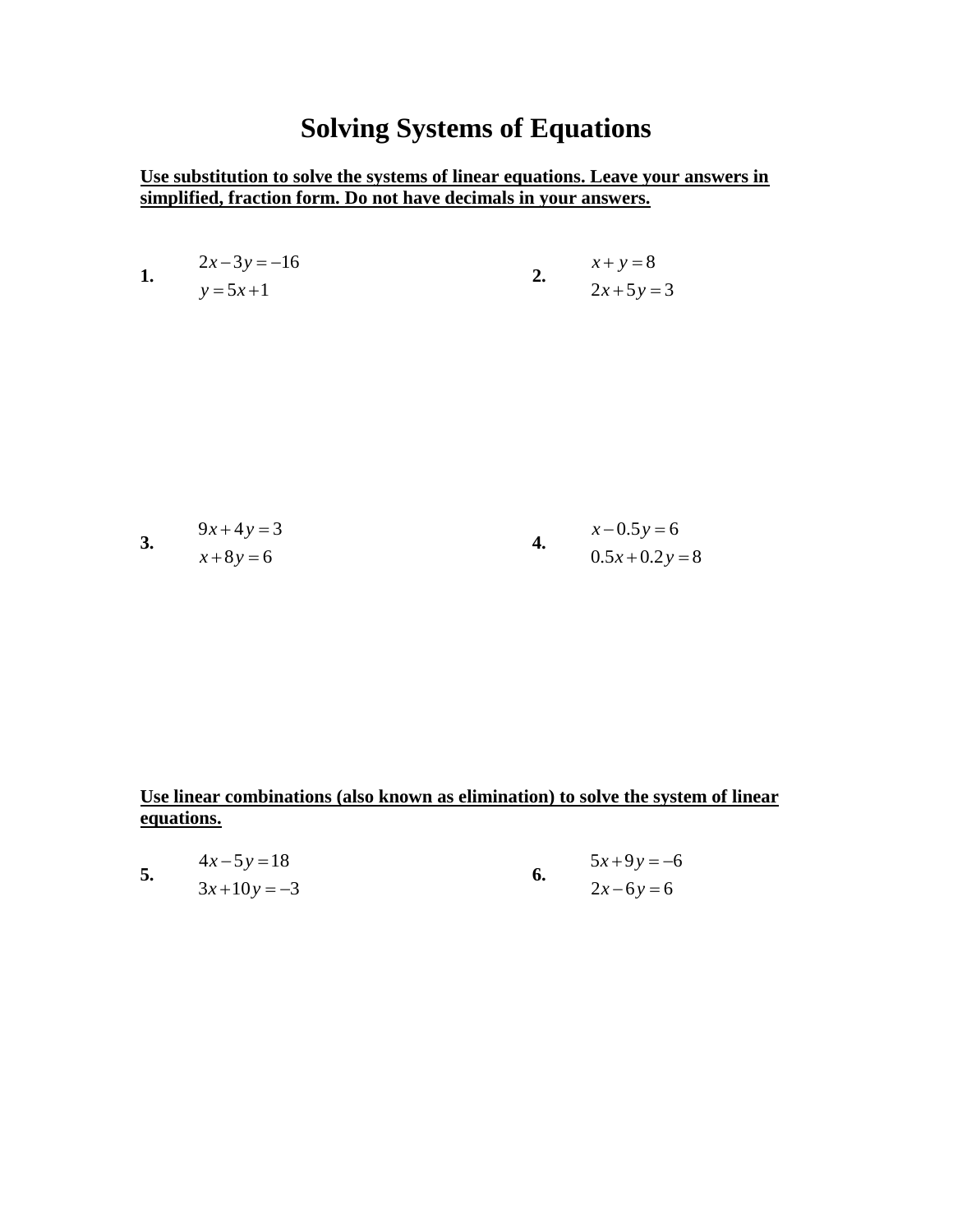## **Multiplying Binomials**

### **Find the product by squaring the binomial.**

1. 
$$
(x+2)^2
$$
 2.  $(x-1)^2$ 

3. 
$$
(10+x)^2
$$
 4.  $(15-x)^2$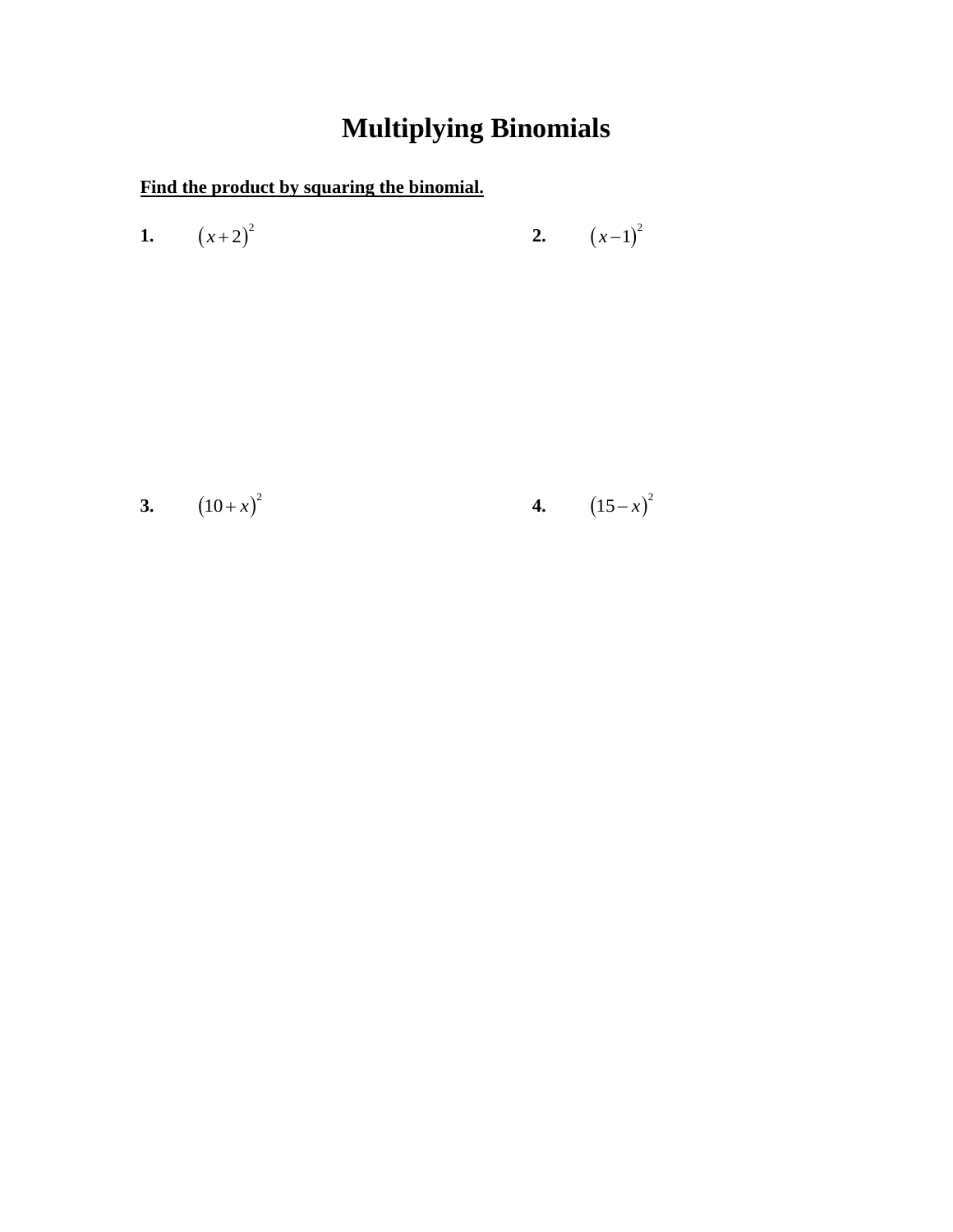# **Radical Expressions**

| Find all real square roots of the number or write no square roots. Check the result<br>by squaring each root. |                                                                                                                                |  |                          |  |                                                                                 |                                  |  |
|---------------------------------------------------------------------------------------------------------------|--------------------------------------------------------------------------------------------------------------------------------|--|--------------------------|--|---------------------------------------------------------------------------------|----------------------------------|--|
|                                                                                                               | <b>1.</b> 64 <b>2.</b> -36 <b>3.</b> $\frac{49}{81}$ <b>4.</b> 0.09                                                            |  |                          |  |                                                                                 |                                  |  |
|                                                                                                               | Simplify the expression. Give the exact value in simplified form.                                                              |  |                          |  |                                                                                 |                                  |  |
|                                                                                                               | 5. $\sqrt{36+64}$ 6. $\sqrt{4+9}$ 7. $\sqrt{16+16}$ 8. $\sqrt{(-1)^2+7^2}$                                                     |  |                          |  |                                                                                 |                                  |  |
|                                                                                                               |                                                                                                                                |  |                          |  |                                                                                 |                                  |  |
|                                                                                                               | Simplify the expression. Give the exact value in simplified form.                                                              |  |                          |  |                                                                                 |                                  |  |
|                                                                                                               | <b>9.</b> $-\sqrt{0}$ <b>10.</b> $-\sqrt{196}$ <b>11.</b> $\sqrt{54}$ <b>12.</b> $\sqrt{60}$                                   |  |                          |  |                                                                                 |                                  |  |
|                                                                                                               | 13. $\sqrt{7} \cdot \sqrt{3}$ 14. $\sqrt{12} \cdot \sqrt{6}$ 15. $\sqrt{10} \cdot \sqrt{15}$ 16. $\sqrt{120} \cdot \sqrt{105}$ |  |                          |  |                                                                                 |                                  |  |
|                                                                                                               | 17. $\frac{\sqrt{147}}{\sqrt{3}}$ 18. $\frac{\sqrt{20}}{\sqrt{500}}$                                                           |  |                          |  | <b>19.</b> $\frac{\sqrt{48}}{\sqrt{6}}$ <b>20.</b> $\frac{\sqrt{6}}{\sqrt{96}}$ |                                  |  |
| 21. $\frac{4}{\sqrt{3}}$                                                                                      |                                                                                                                                |  | 22. $\frac{6}{\sqrt{2}}$ |  | 23. $\frac{5}{\sqrt{20}}$                                                       | <b>24.</b> $\frac{4}{\sqrt{27}}$ |  |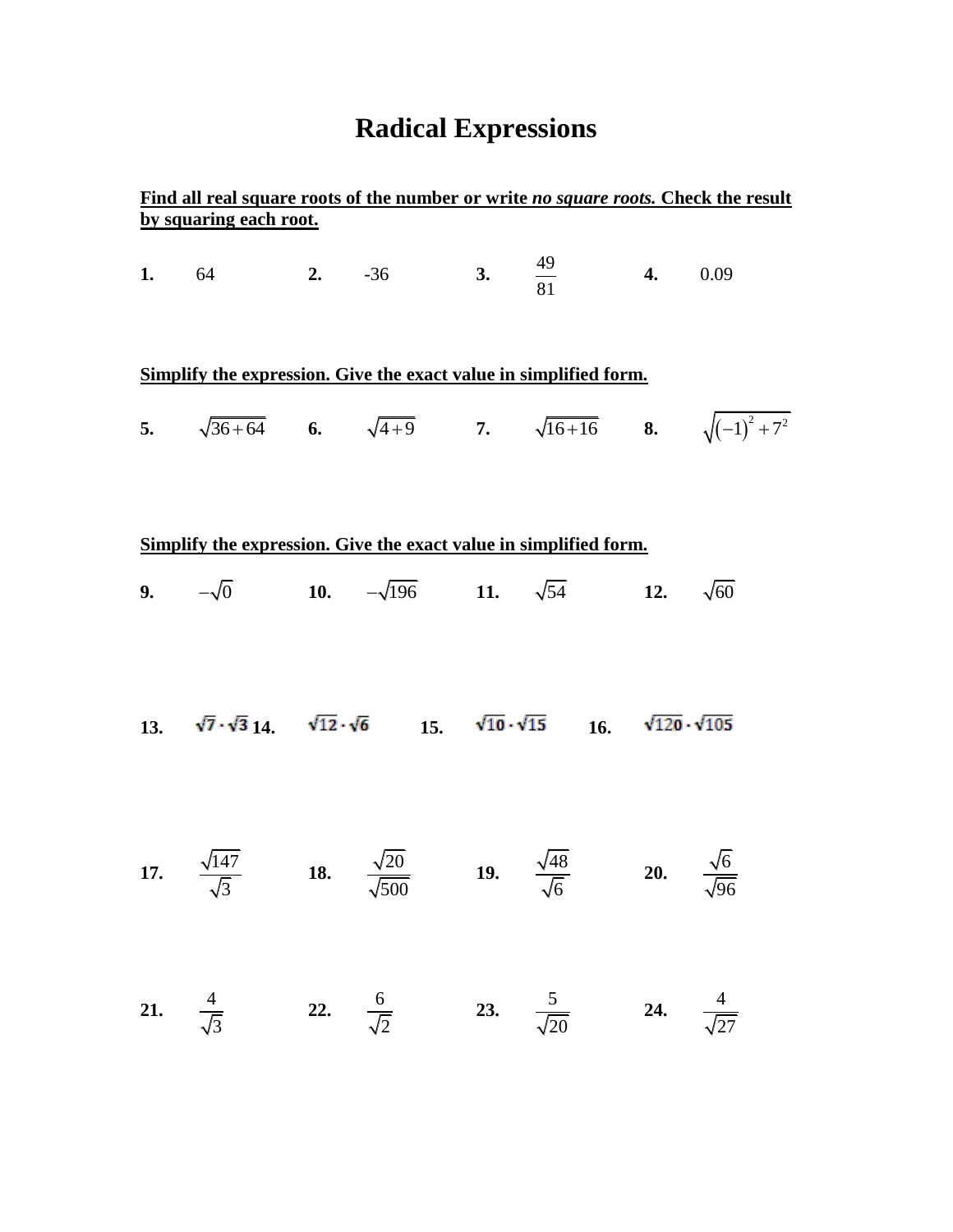## **Solving**  $ax^2 + c = 0$

**Solve the equation or write** *no solution.* **Round solutions to the nearest hundredth.**

| 1. $x^2 = 625$      | 2. $x^2 = -9$                 |
|---------------------|-------------------------------|
| 3. $x^2 + 6 = 11$   | 4. $4x^2 = 0$                 |
| 5. $-8+3r^2 = 4$    | 6. $\frac{1}{2}k^2 + 3 = 245$ |
| 7. $7a^2 + 25 = -6$ | 8. $4x^2-2=1$                 |

**9.** 
$$
(x+5)^2 = x^2 + 49
$$
   
**10.**  $(x+4)^2 = (x-4)^2 + 96$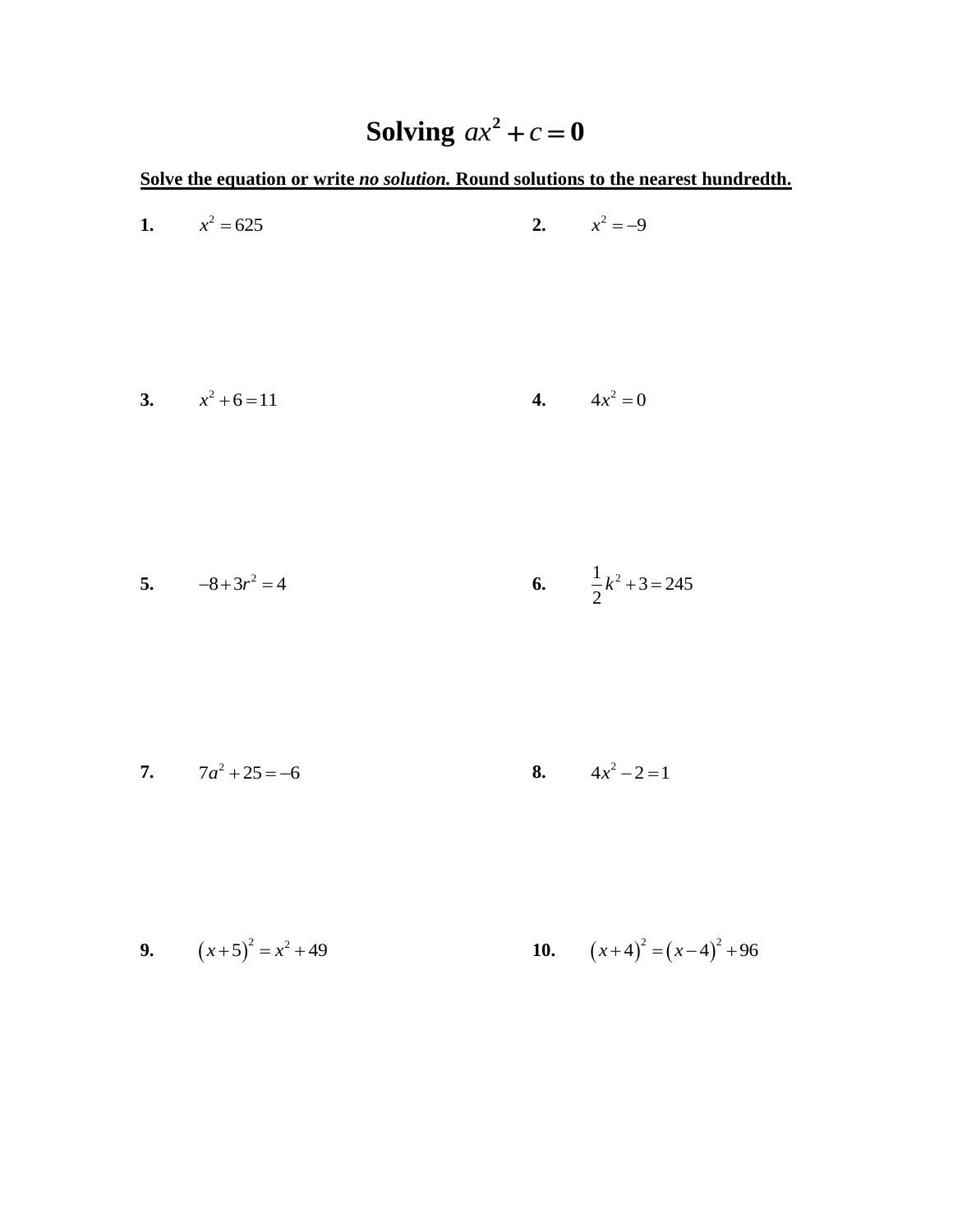#### Solving  $ax^2$  $ax^2 + bx + c = 0$

**Solve each quadratic equation. If the equation cannot be factored, use the quadratic equation. Write your answer two ways: 1) in exact simplified form, and 2) rounded to the nearest hundredth, where applicable.**

1. 
$$
x^2 + 5x + 4 = 0
$$
  
2.  $x^2 - x - 6 = 0$ 

3. 
$$
x^2 + 6x = 0
$$
 4.  $a^2 + 8 = 6a$ 

5. 
$$
z^2 = 9z - 1
$$
  
6.  $-25 = x^2 + 10x$ 

7. 
$$
2x^2 + 4x + 1 = 0
$$
  
8.  $4c^2 = 4c - 1$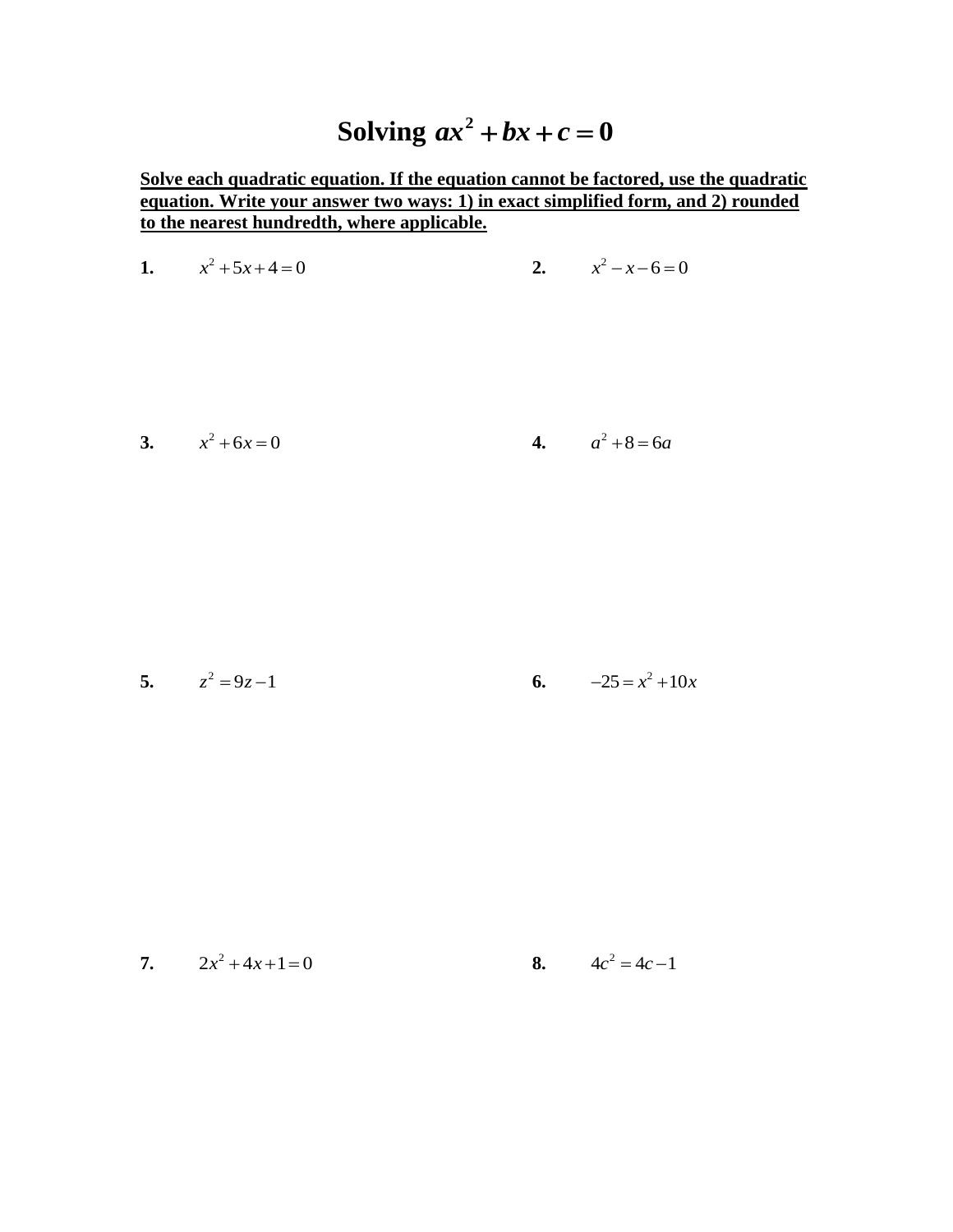9. 
$$
-8m+3m^2=-1
$$
 10.  $3x^2+6x+2=0$ 

**11.** 
$$
5y^2 = 1+5y
$$
   
**12.**  $4x^2 - 3x = 7$ 

**13.** Solve the quadratic equation  $x^2 - 3x + 2 = 0$ . Then graph the function  $y = x^2 - 3x + 2$  using a table of values in a coordinate plane. Describe the relationship between the solutions of the quadratic equation and the x-intercepts of the graph.

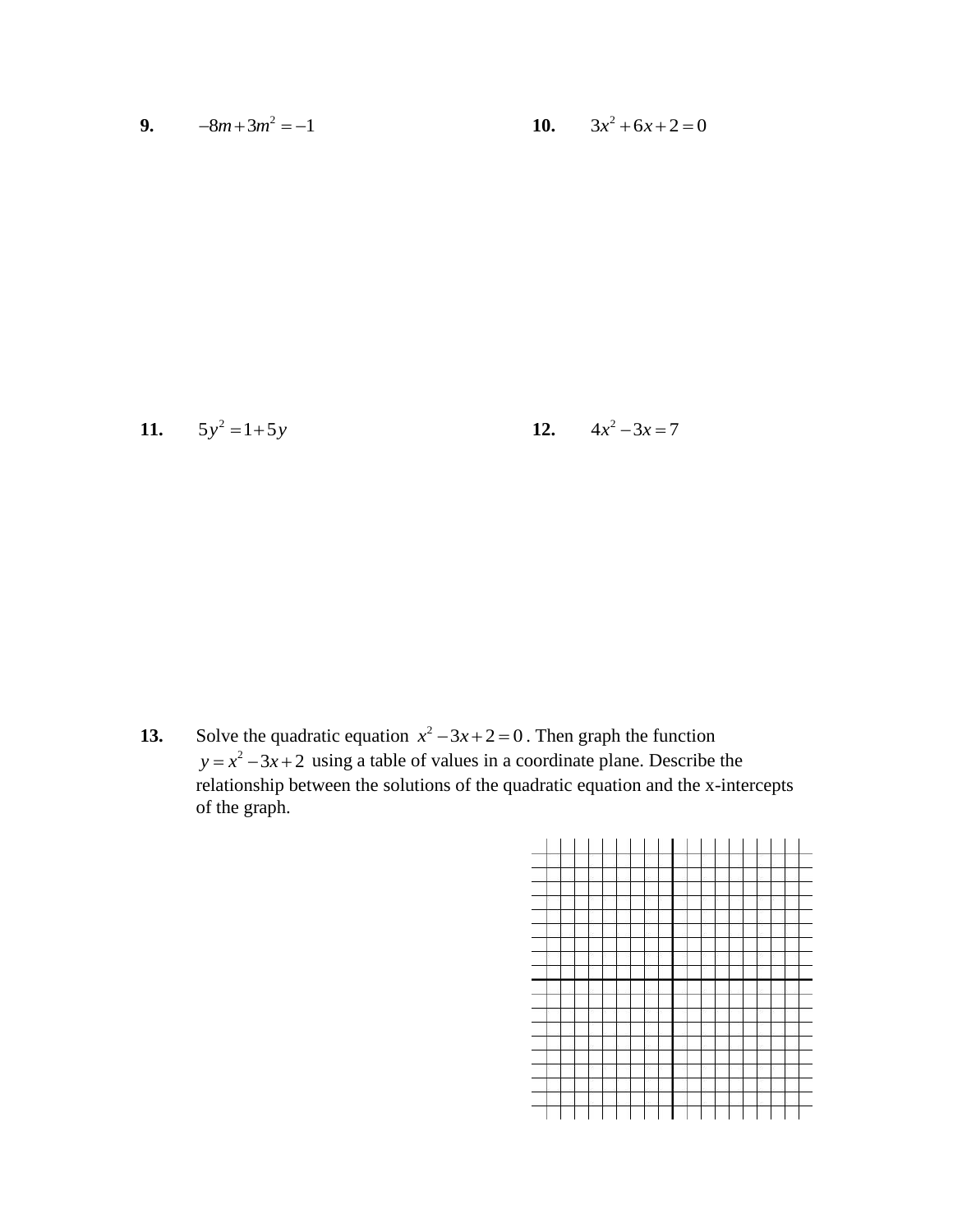## **Factoring**

**Solve each equation by factoring.**

| 1. $x^2 - 4x = 0$      | 2. $24x^2-12x=0$        |
|------------------------|-------------------------|
| 3. $6x^2-10x=0$        | 4. $12x^2 - 48x = 0$    |
| 5. $4x^2 - 24x = 0$    | 6. $x^2 - x - 20 = 0$   |
| 7. $x^2-2x-3=0$        | 8. $x^2 + 4x - 77 = 0$  |
| 9. $x^2 - x - 110 = 0$ | 10. $x^2 + x - 132 = 0$ |

**11.**  $x^2 - 9x + 18 = 0$ **12.**  $x^2 - 12x + 32 = 0$